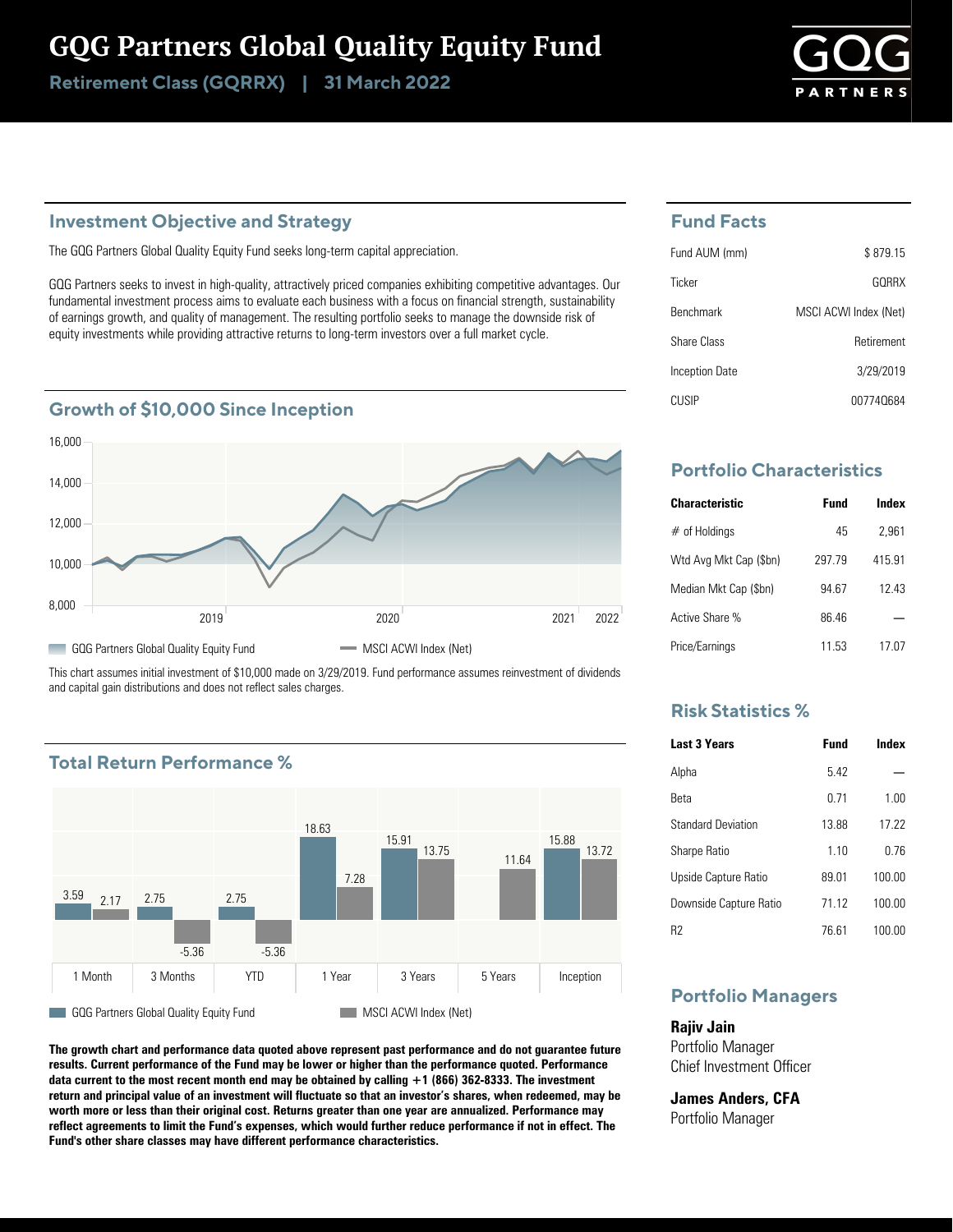# GQG Partners Global Quality Equity Fund

Retirement Class (GQRRX) | 31 March 2022



#### **Top 10 Holdings** (% total portfolio)

| Holding                         | Fund |
|---------------------------------|------|
| Exxon Mobil Corp                | 59   |
| Walmart Inc.                    | 57   |
| Astra7eneca PLC                 | 47   |
| Occidental Petroleum Corp       | 42   |
| Philip Morris International Inc | 41   |
| Procter & Gamble Co.            | 38   |
| Altria Group Inc                | 3.5  |
| UnitedHealth Group Inc          | 3.4  |
| British American Tobacco PLC    | 3.4  |
| Johnson & Johnson               | 3.2  |
|                                 |      |

#### **Sectors** (% portfolio equity)

| <b>Sector</b>                 | <b>Fund</b> | Index | Under/Over |
|-------------------------------|-------------|-------|------------|
| <b>Communication Services</b> | 3.1         | 8.1   |            |
| <b>Consumer Discretionary</b> |             | 11.7  |            |
| <b>Consumer Staples</b>       | 23.2        | 6.9   |            |
| Energy                        | 24.0        | 4.3   |            |
| Financials                    | 6.2         | 14.6  |            |
| Healthcare                    | 16.7        | 11.9  |            |
| Industrials                   | 2.8         | 9.5   |            |
| Information Technology        | 4.8         | 22.4  |            |
| <b>Materials</b>              | 12.4        | 5.0   |            |
| <b>Real Estate</b>            |             | 2.7   |            |
| Utilities                     | 6.8         | 2.9   |            |

#### **Portfolio Holdings**

Portfolio holdings are subject to change without notice. Cash and cash equivalents represented 5.27% of the total portfolio.

Top ten holdings identified and described do not represent all securities purchased, sold, or recommended for inclusion in the Fund and no assumption should be made that such securities or future recommendations were or will be profitable in the future.

Country allocations reflect the country of risk of the securities in the portfolio as assigned by Morningstar, though GQG's portfolios are constructed based upon GQG's assessment of each issuer's country of risk exposure, which may not be the same as Morningstar's country assignment.

#### **Fund Expense %**

| <b>Net Expense Ratio*</b>  | 0.75 | *GQG Partners is contractually |
|----------------------------|------|--------------------------------|
| <b>Gross Expense Ratio</b> | 0.76 | waiving fees until 11/30/2022. |

#### **Morningstar Ratings**

| <b>Period</b> |      | $#$ of Stars $#$ of Funds |
|---------------|------|---------------------------|
| Overall       | **** | 306                       |
| 3 Year        | **** | 306                       |
| 5 Year        |      | 265                       |
| 10 Year       |      | 167                       |

As of 3/31/2022. Ratings based on riskadjusted returns for funds in the category US Fund World Large-Stock Growth. The information contained herein: (1) is proprietary to Morningstar and/or its content providers; (2) may not be copied or distributed; and (3) is not warranted to be accurate, complete, or timely. Neither Morningstar nor its content providers are responsible for any damages or losses arising from any use of this information. Past performance is no guarantee of future results.

#### **Fund Sector Over Time** (% portfolio equity)



#### **Top 10 Countries** (% portfolio equity)